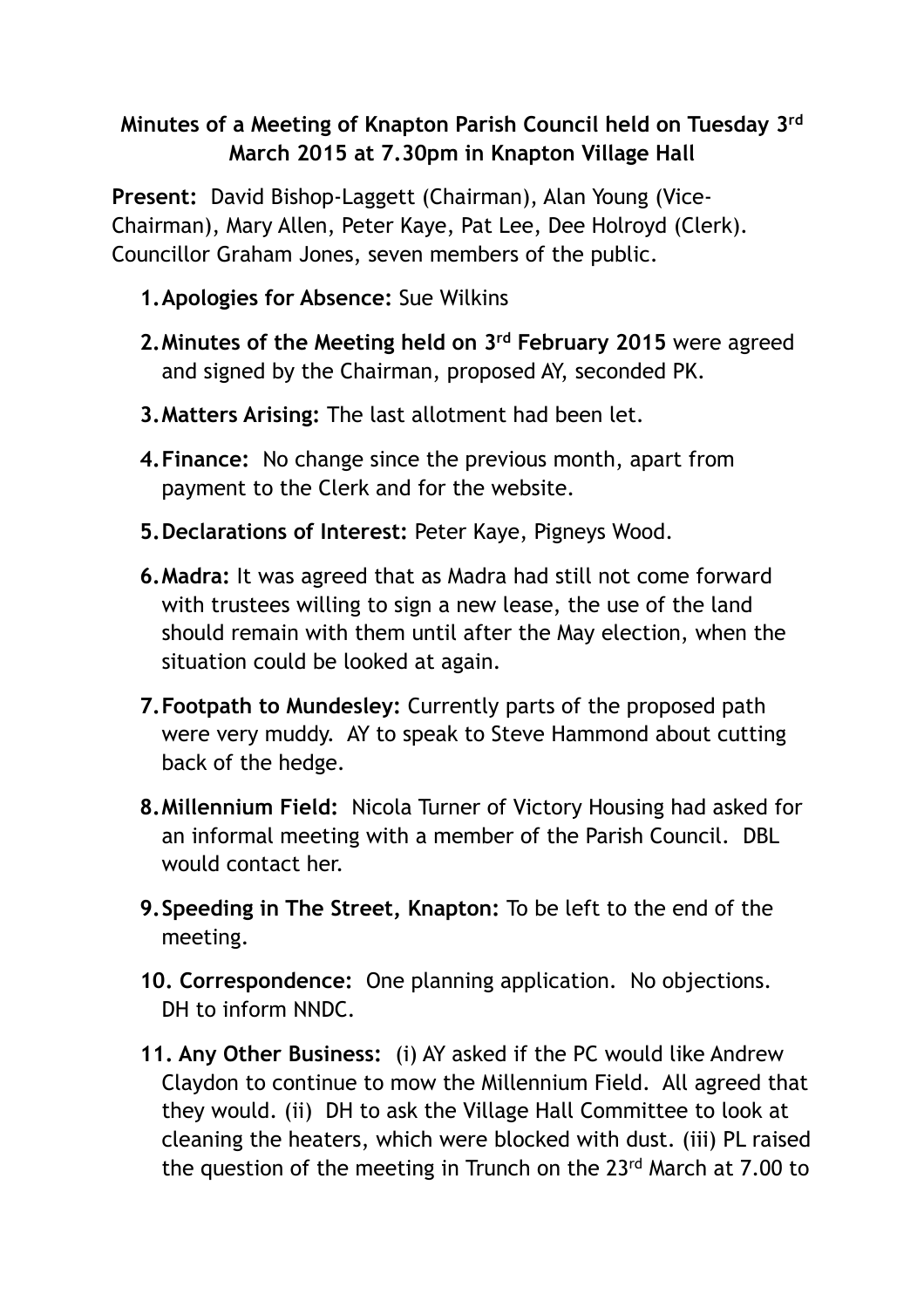discuss the proposed possible funding of PCSOs by the Parish Councils. DBL to attend. (iv) DH reported that progress was being made of the gift to Mundesley PC of the land at Fourways.

**12. Date of next Meeting:** Tuesday 7th April.

The meeting closed at 8.00pm to allow for discussion from the floor.

- (i) Speeding in The Street, Knapton. Questionnaires had been delivered in The Street and response was awaited. Volunteers to train for community speed watch were needed from Hall Lane. AY to ask a neighbour. The application for funding for a VAS sign had been put in and a decision was expected by the end of the month. It was generally agreed that solar lighting would be preferable to batteries. BL asked whether Madra might be available as a venue for fund raising events. It was felt that the Chairman of Madra would be willing and helpful and the land owned by the PC was available on six days in a year. There was discussion on the possible location of the sign. GJ reported that in the feedback he had seen from the village, the overwhelming opinion was that a speed restriction of 20mph should be in place in The Street. BL asked for the 30mph sign at the top of The Street to be slightly turned round to make it more visible. GJ had spoken to the Jane Bailey at the Bacton Gas site and she had reported that their vehicles were not using The Street.
- (ii) GJ reported his concern that the application from Weatherspoons would result in only 50 poorly paid jobs and would not benefit the immediate area. He would like to see high tech, skilled jobs created in the area.
- (iii) Hopkins Homes, which was putting up 176 houses on the Norwich Road, was building no affordable housing and the cost to the County Council and the local community of providing schooling etc. would be high. Planning issues were